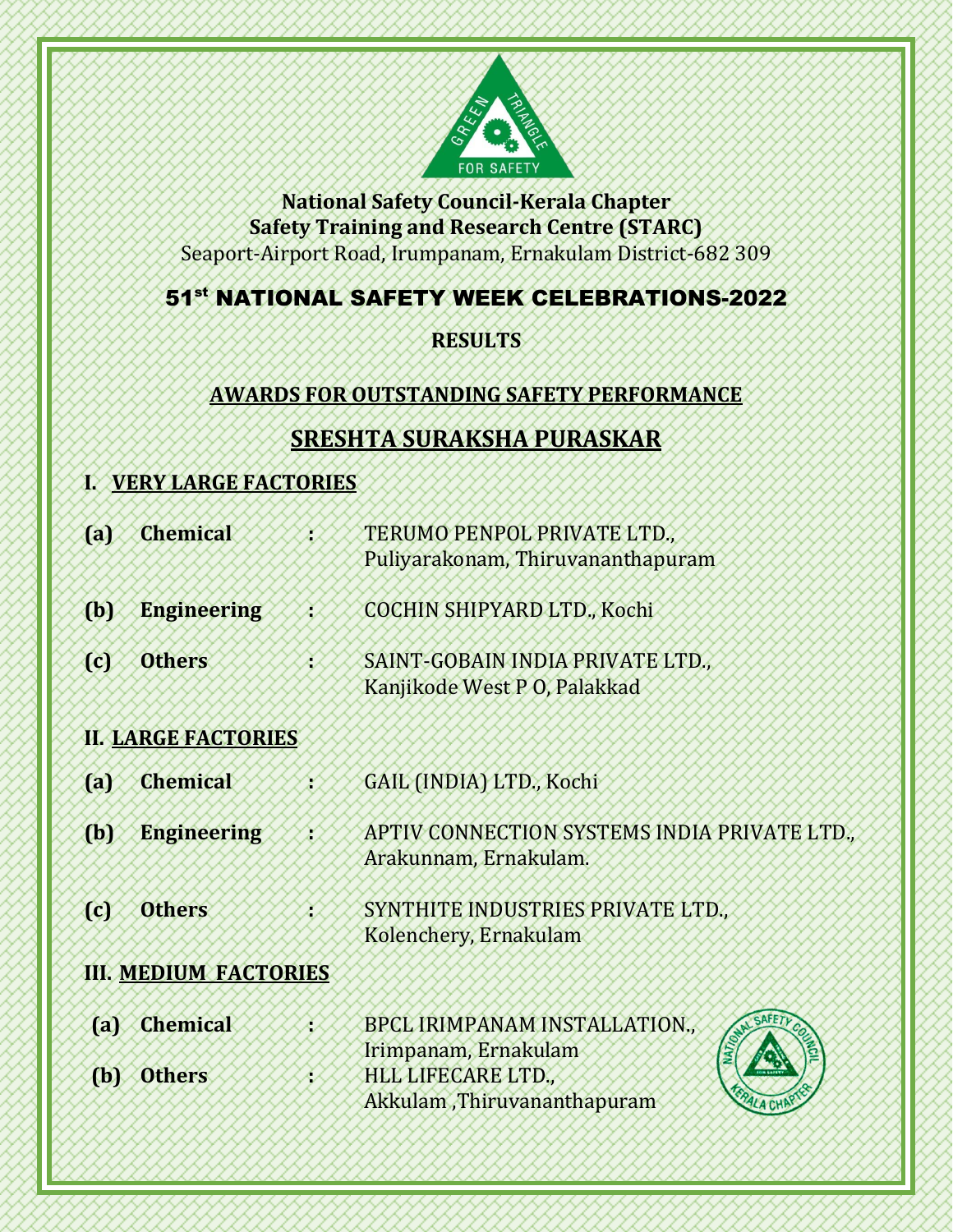|                   | <b>IV. SMALL FACTORIES</b>  |                                                                              |
|-------------------|-----------------------------|------------------------------------------------------------------------------|
| $\left( a\right)$ | <b>Chemical</b>             | <b>BPCL KOCHI COIMBATORE KARUR PIPE LINE,</b>                                |
|                   |                             | Irimpanam, Ernakulam                                                         |
| $\mathbf{b}$      | <b>Others</b>               | CARBORUNDUM UNIVERSAL LTD.,                                                  |
|                   |                             | Kalamassery, Ernakulam                                                       |
|                   |                             | <b>SURAKSHA PURASKAR</b>                                                     |
| R                 | <b>VERY LARGE FACTORIES</b> |                                                                              |
| $\left( a\right)$ | <b>Chemical</b>             | FERTILISERS AND CHEMICALS TRAVANCORE LTD.,                                   |
|                   |                             | Udyogamandal Complex, Ernakulam                                              |
|                   | <b>II. LARGE FACTORIES</b>  |                                                                              |
| $\left( a\right)$ | <b>Chemical</b>             | HINDUSTAN ORGANICS CHEMICAL LTD.,                                            |
|                   |                             | Ambalamugal, Ernakulam.                                                      |
| TЮ                | <b>MEDIUM FACTORIES</b>     |                                                                              |
| ${a}$             | <b>Chemical</b>             | SUD-CHEMIE INDIA PRIVATE LTD.,                                               |
|                   |                             | Binanipuram, Ernakulam                                                       |
|                   | (c) Others                  | TRAVANCORE COCOTUFT PRIVATE LTD.,                                            |
|                   |                             | Thiruvizha, Cherthala                                                        |
|                   |                             | <b>BEST PERFORMANCE AWARD FOR SAFETY COMMITTEE</b>                           |
|                   |                             | (Trophy and Certificate)                                                     |
|                   | <b>Winner</b>               | PETRONET LNG LTD.,                                                           |
|                   |                             | Puthuvypu, Kochi                                                             |
|                   |                             | <b>AWARD FOR EXCELLENCE IN SAFETY MANAGEMENT</b><br>(Trophy and Certificate) |
|                   |                             | SAFET                                                                        |
|                   | <b>Winner</b>               | HLL LIFECARE LTD.,                                                           |
|                   |                             | Peroorkada, Thiruvananthapuram<br><b>ILA CHP</b>                             |

 $\overline{\partial}$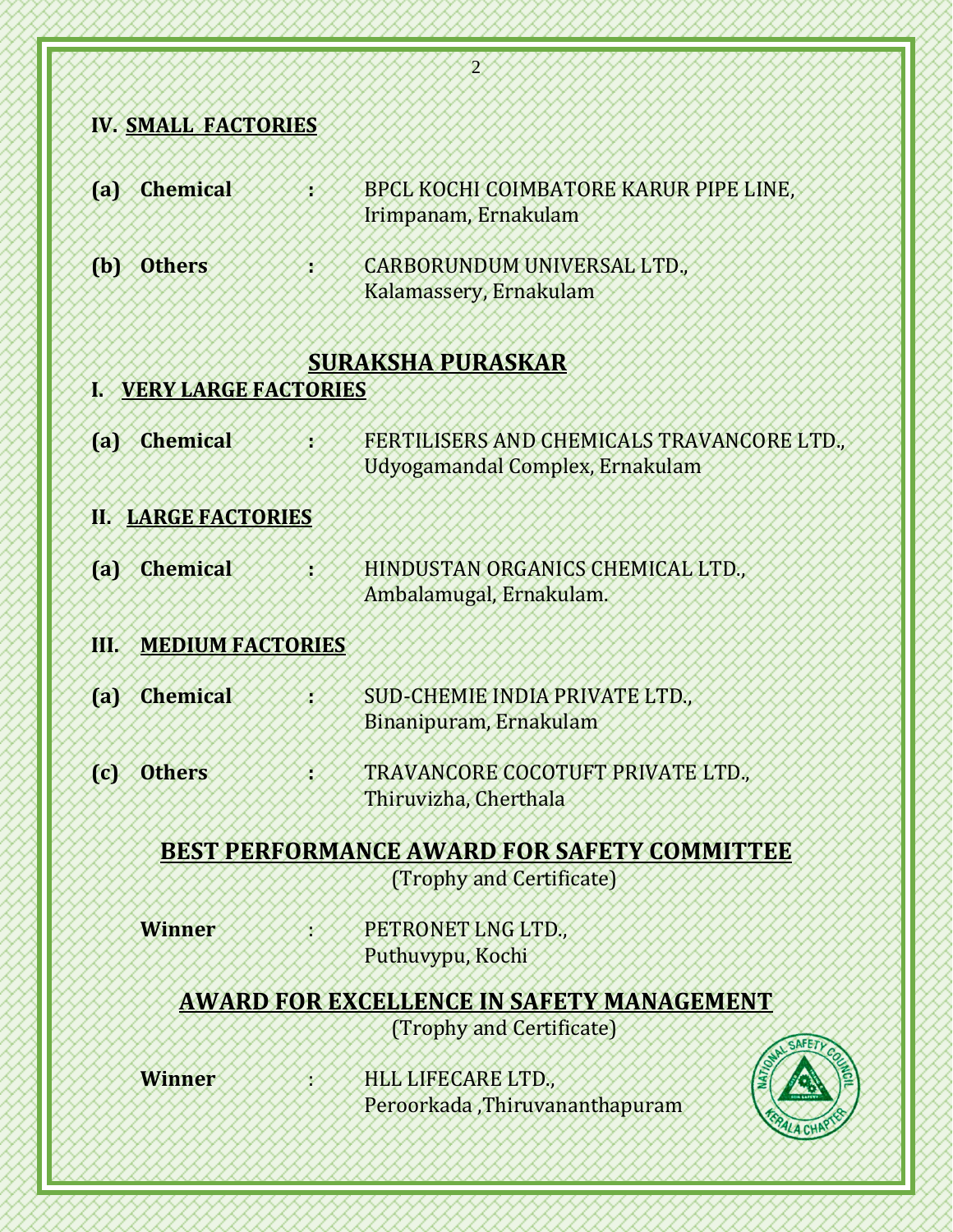### **SAFETY AWARD FOR RESIDENTIAL APARTMENTS**

(Trophy and Certificate)

**Winner / VEEGALAND KINGS FORT,** (Developed by-Veegaland Developers (P) LTD), Eroor, Ernakulam

#### **SAFETY AWARD FOR HOSPITALS**

(Trophy and Certificate)

**Winner** : LAKESHORE HOSPITAL AND RESEARCH CENTER LTD., Nettoor P O, Ernakulam

**SAFETY AWARD FOR HOTELS**

(Trophy and Certificate)

**Winner** : CROWNE PLAZA KOCHI., Maradu, Ernakulam

## **SAFETY AWARD FOR NEW PROJECTS**

(Trophy and Certificate)

**Winner** : ASSET ALPINE OAKS (Developed by-Asset Homes Pvt Ltd.,), Kakkanad, Ernakulam

## **SURAKSHA ARTICLE AWARD**

(for the Best Article published in "e-Suraksha", Quarterly Magazine of NSC-KC)

**Winner /////////////Dr. BABU JOSE** Deputy General Manager (Production), FACT–UC (*An overview of process safety management aspects in Chemical Industry, published in July –September 2021 issue)*

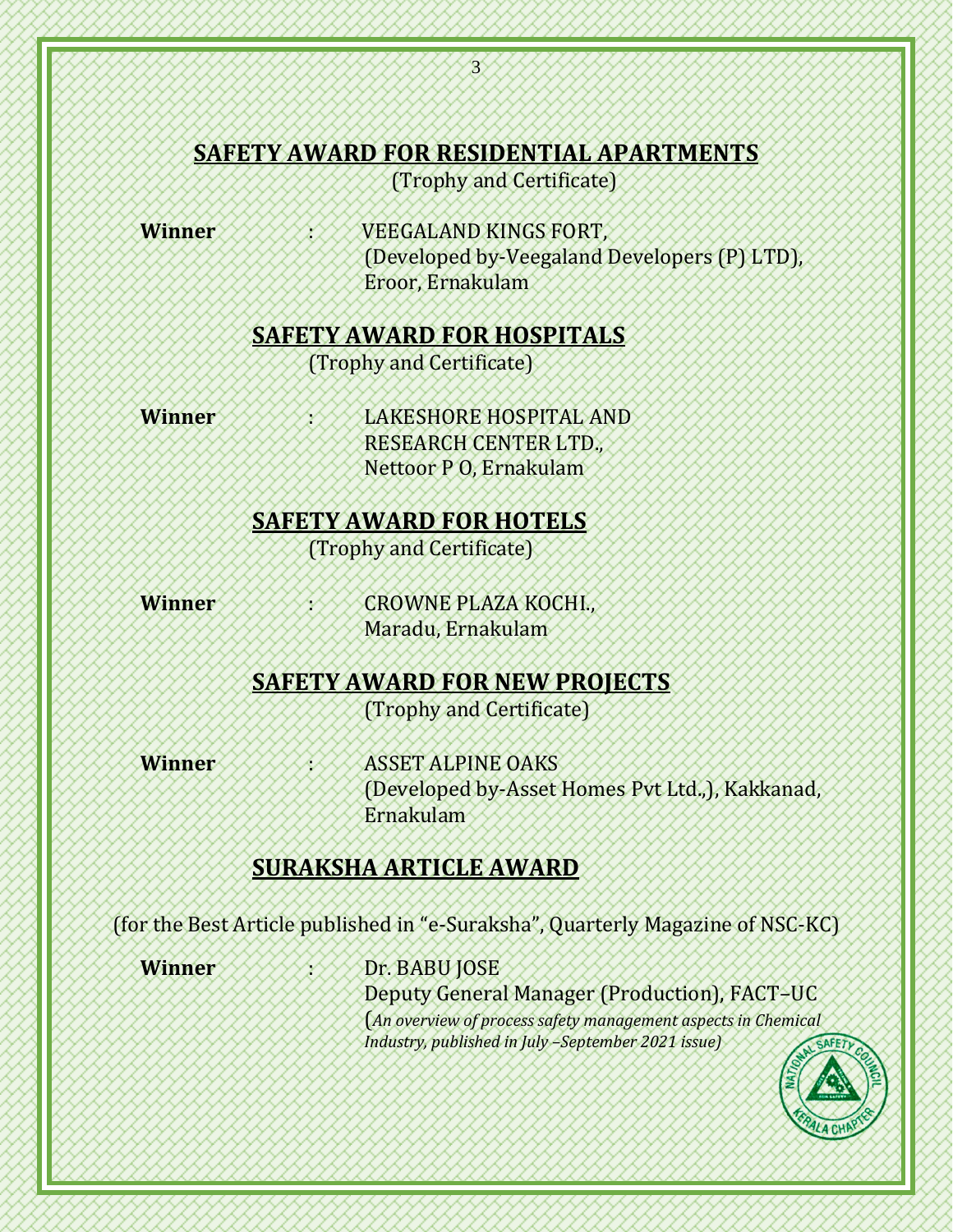|               | <b>AWARD FOR TABLETOP MOCK DRILL</b>                                                                           |
|---------------|----------------------------------------------------------------------------------------------------------------|
| First         | FERTILISERS AND CHEMICALS TRAVANCORE LTD.,<br>Udyogamandal Complex, Ernakulam                                  |
| <b>Second</b> | COCHIN SHIPYARD LTD., Kochi                                                                                    |
|               | <b>AWARD FOR SAFETY QUIZ</b>                                                                                   |
| <b>First</b>  | Shri, PRAVEEN M<br>Cochin Shipyard Ltd., Kochi                                                                 |
| Second        | Shri. SREEKUMAR M K & Shri. RAJEEVKUMAR M A<br><b>BPCL-Kochi Refinery, Ambalamugal</b>                         |
|               | <b>AWARD FOR SAFETY SKIT</b>                                                                                   |
| First         | FERTILISERS AND CHEMICALS TRAVANCORE LTD.,<br>Udyogamandal Complex, Ernakulam                                  |
| Second        | SAINT-GOBAIN INDIA PRIVATE LTD.,<br>Kanjikode West P 0, Palakkad                                               |
|               | INDIVIDUAL COMPETITION FOR INDUSTRIAL EMPLOYEES                                                                |
|               | <b>BEST SAFETY OFFICER AWARD</b>                                                                               |
|               | (Trophy and Certificate)                                                                                       |
| <b>Winner</b> | <b>Shri. RIYAS MOOPPAN OM</b><br><b>Senior Manager (Fire &amp; Safety)</b><br><b>FACT-Udyogamandal Complex</b> |
|               | <b>AWARD FOR BEST SAFETY CONSCIOUS WORKER</b>                                                                  |
|               | (Trophy and Certificate)                                                                                       |
| Winner        | Shri. RAJEENRAN P K, SENIOR FITTER CRAFTSMAN,<br><b>BPCL-Kochi Refinery, Ambalamugal</b><br>SAFETY             |

 $\chi$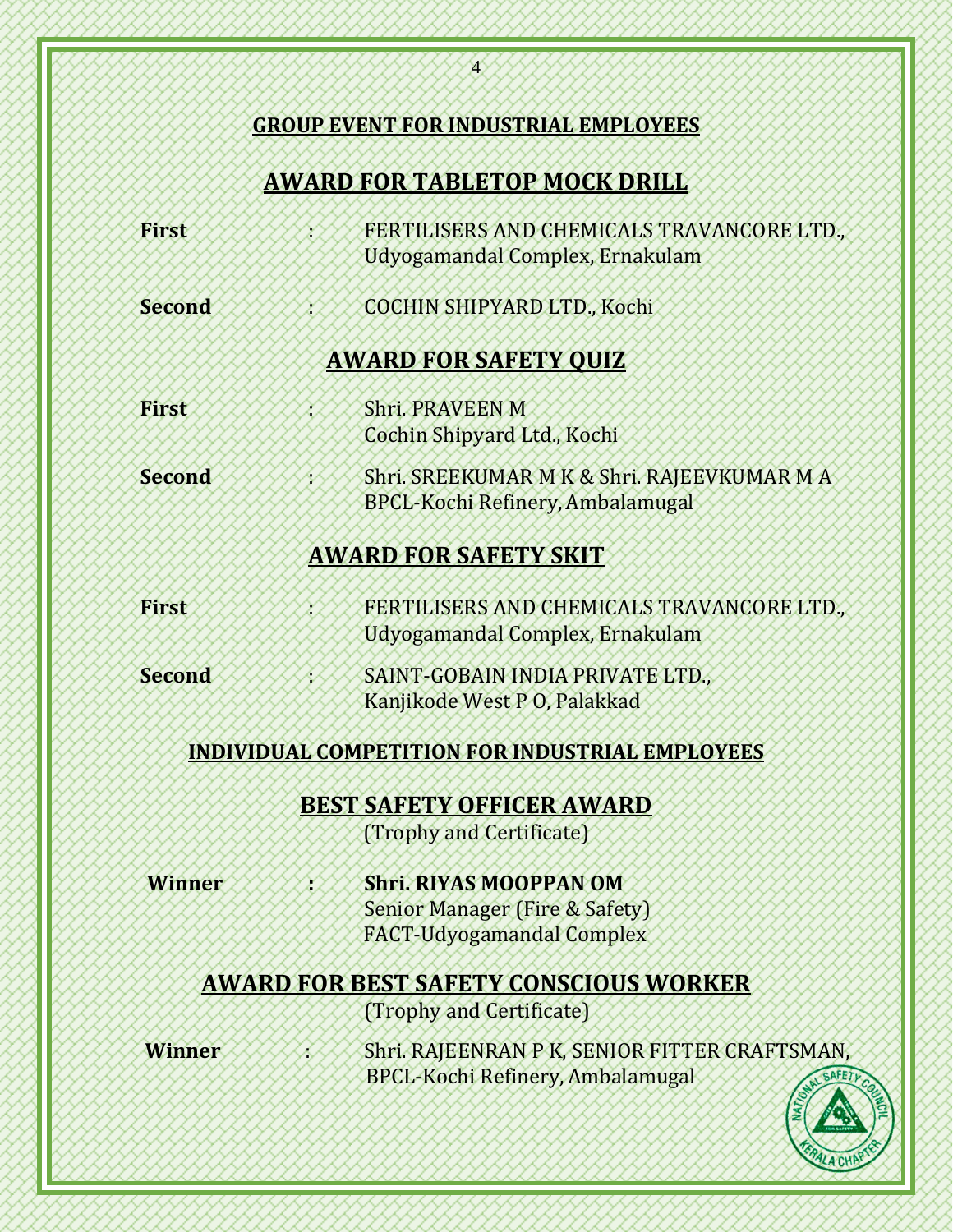#### **AWARD FOR BEST SAFETY OBSERVER**

(Trophy and Certificate)

**Winner** : Shri. PAUL K C, Assistant General Manager - Civil FACT-Udyogamandal Complex

#### **AWARD FOR BEST TOOL BOX TALK**

**Winner** : Shri. RAJEENRAN P K, Senior Fitter Craftsman, BPCL-Kochi Refinery,Ambalamugal

> **Safety Essay – Malayalam for Industrial Employees** (Cash and Certificate)

**First** / *Shri.* Shri. SREEKUMAR R **(BINANI MEDAL)** Plant Engineer [Electrical] Kerala Minerals and Metals Ltd., Chavara, Kollam

**Second / / / / / / / Shri. ROY KJ**  B. No.13646, Eng. Process, Lactam FACT Ltd., Petrochemical Division, Udyogamandal

> **Safety Essay – English for Industrial Employees** (Cash and Certificate)

 **First** : Shri. DOMY U THOMAS Apollo Tyres Ltd., Ernakulam

**Second** >>>>>>>>>>>>Shri. PRADEEP F Terumo Penpol Private Ltd., Thiruvananthapuram

## **Safety Poem Competition – Industrial employees**

(Cash and Certificate)

 **First** : Shri. VINODAN P B No.13428, Engineer [Production], Ammonia Complex, FACT – UC, Udyogamandal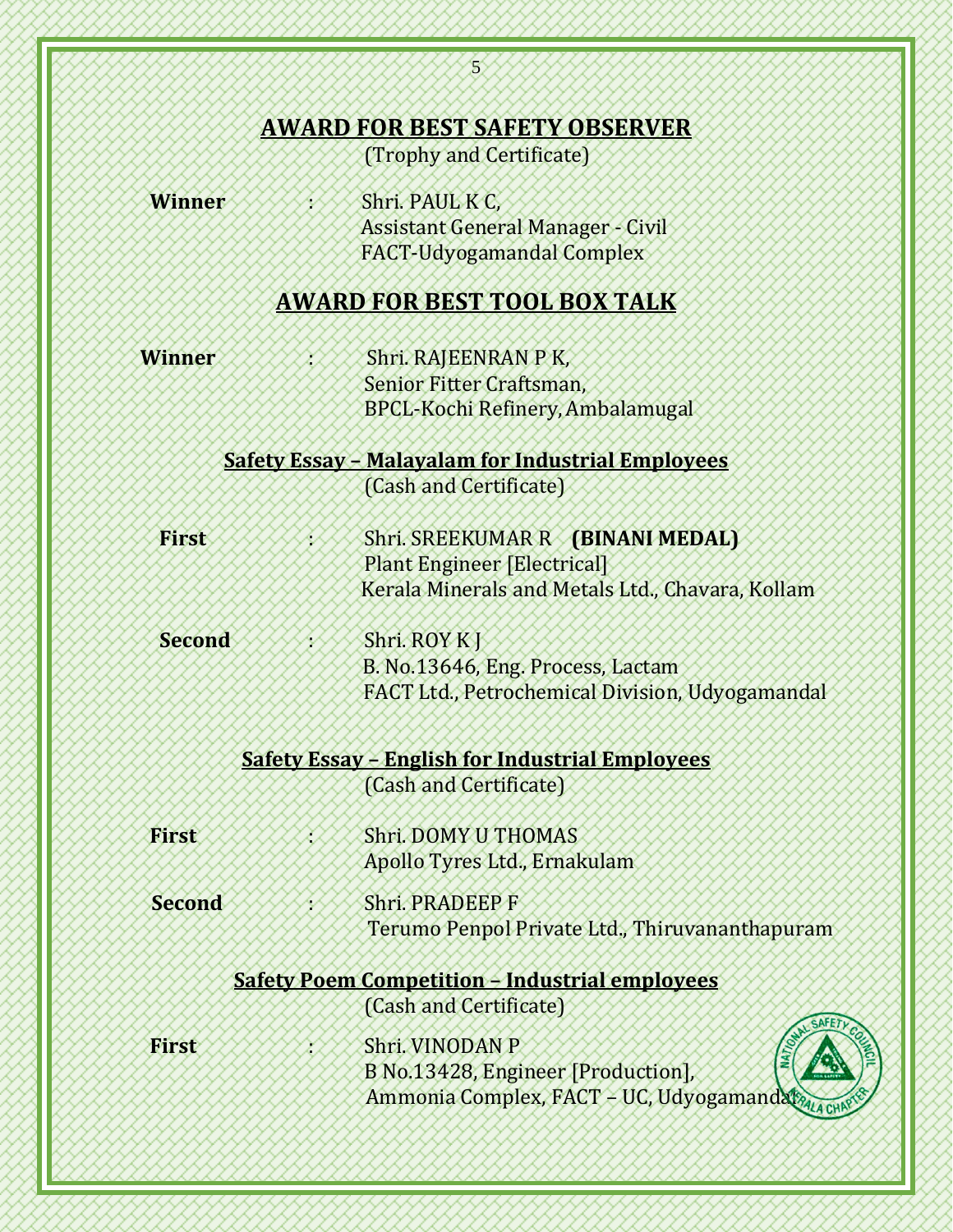| <b>Second</b> | Shri VINODHKUMAR KV<br>HOCL Ltd., Ambalamugal                                                 |
|---------------|-----------------------------------------------------------------------------------------------|
|               | <b>Safety Short Story Competition - Industrial employees</b><br>(Cash and Certificate)        |
| First         | Shri, PETER V E                                                                               |
|               | Travancore Titanium Products Ltd.,<br>Thiruvananthapuram                                      |
| <b>Second</b> | Shri, NARAYANANKUTTY P.<br>Cochin Shipyard Ltd., Kochi                                        |
|               | <b>Safety Poster Competition - Industrial employees</b>                                       |
|               | (Cash and Certificate)                                                                        |
| First         | Shri. RAJEENDRAN P K<br><b>BPCL-Kochi Refinery, Ambalamugal</b>                               |
| <b>Second</b> | Shri. AKHILJITH A L                                                                           |
|               | Terumo Penpol Private Ltd.,<br>Thiruvananthapuram                                             |
|               | <b>Safety Slogan Competition - Malayalam - Industrial employees</b><br>(Cash and Certificate) |
| First         | Shri Peter V E<br><b>Travancore Titanium Products Ltd.</b>                                    |
| <b>Second</b> | Shri, RAMACHANDRAN, N<br><b>BPCL-Kochi Refinery, Ambalamugal</b>                              |
|               | <b>Safety Slogan Competition - English - Industrial employees</b>                             |
|               | (Cash and Certificate)                                                                        |
| <b>First</b>  | Shri. Vijayan A N<br><b>BPCL-Kochi Refinery, Ambalamugal</b>                                  |
| <b>Second</b> | <b>Shri. JOHNSON PETER</b><br><b>FACT Ltd., Cochin Division</b><br>PALA CHI                   |

6